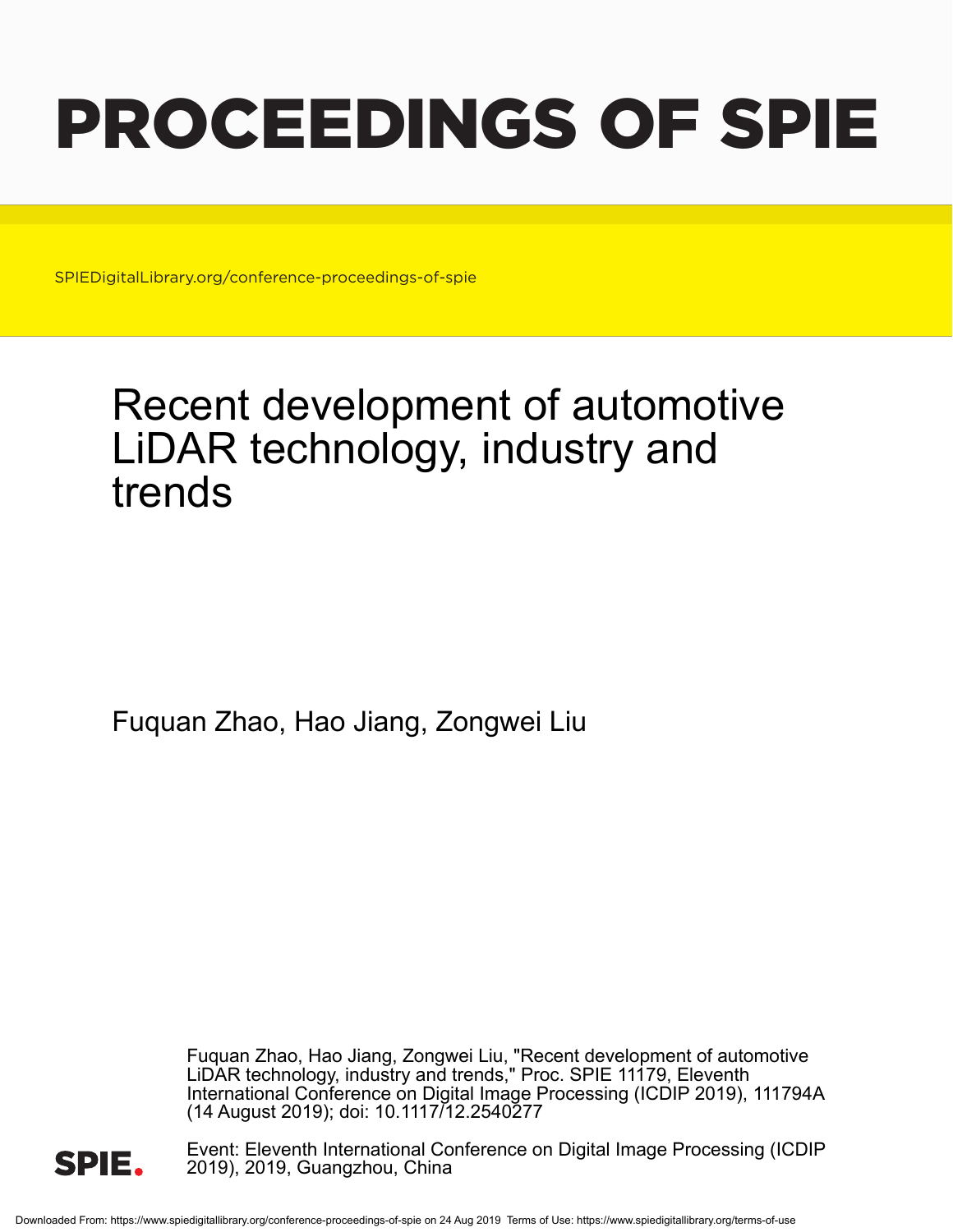### **Recent Development of Automotive LiDAR Technology, Industry and Trends**

Fuquan Zhao<sup>a,b</sup>, Hao Jiang<sup>a,b</sup>, Zongwei Liu<sup>\*a,b</sup>

<sup>a</sup>Tsinghua Automotive Strategy Research Institute, Tsinghua University, Beijing 100084, China;

<sup>b</sup>State Key Laboratory of Automotive Safety and Energy, Tsinghua University, Beijing 100084,

China

#### **ABSTRACT**

Autonomous driving technology is one of the core technologies for intelligent connected vehicles. For autonomous vehicles with L3 and higher-level capabilities, LiDAR is indispensable. Based on the substantial industry information of the sector and technical development, this paper systematically sorts through and analyzes a variety of LiDAR sensor technologies, the global automotive LiDAR industry ecosystem, major startups, the state-of-the-art products and so on. In addition, this paper provides in-depth research of the automotive LiDAR development trends and judgment on the prospects of automotive LiDAR integrated with the intelligent connectivity industry development trends. This paper considers that the LiDAR sensor has become a bottleneck hindering autonomous vehicles deployment, and predicts the future development paths of automotive LiDAR.

**Keywords:** autonomous driving; LiDAR; technology paths; solid-state sensor

#### **1. INTRODUCTION**

Automotive LiDAR is a kind of radar operating in the optical frequency band that measures distance by using laser (infrared or near-infrared light). It uses a very high sampling frequency through a single transmitter/receiver to generate complete 3D point cloud data <sup>[1-3]</sup>. LiDAR consists of an optical transmitter, an optical receiver and associated signal processing electronics, as well as a mechanism coordinating the three parts. The combination of different emitter, photodetector, and beam steering technologies provides multiple approaches for designers to realize a LiDAR sensor. LiDAR features such important performance metrics as axial precision, lateral resolution, maximum detection range, field of view, frame rate, transmit power, sensitivity to ambient light and interferers, power consumption, cost and mass production feasibility.



Figure 1. Working principle of LiDAR

Eleventh International Conference on Digital Image Processing (ICDIP 2019) edited by Jenq-Neng Hwang, Xudong Jiang, Proc. of SPIE Vol. 11179, 111794A © 2019 SPIE · CCC code: 0277-786X/19/\$21 · doi: 10.1117/12.2540277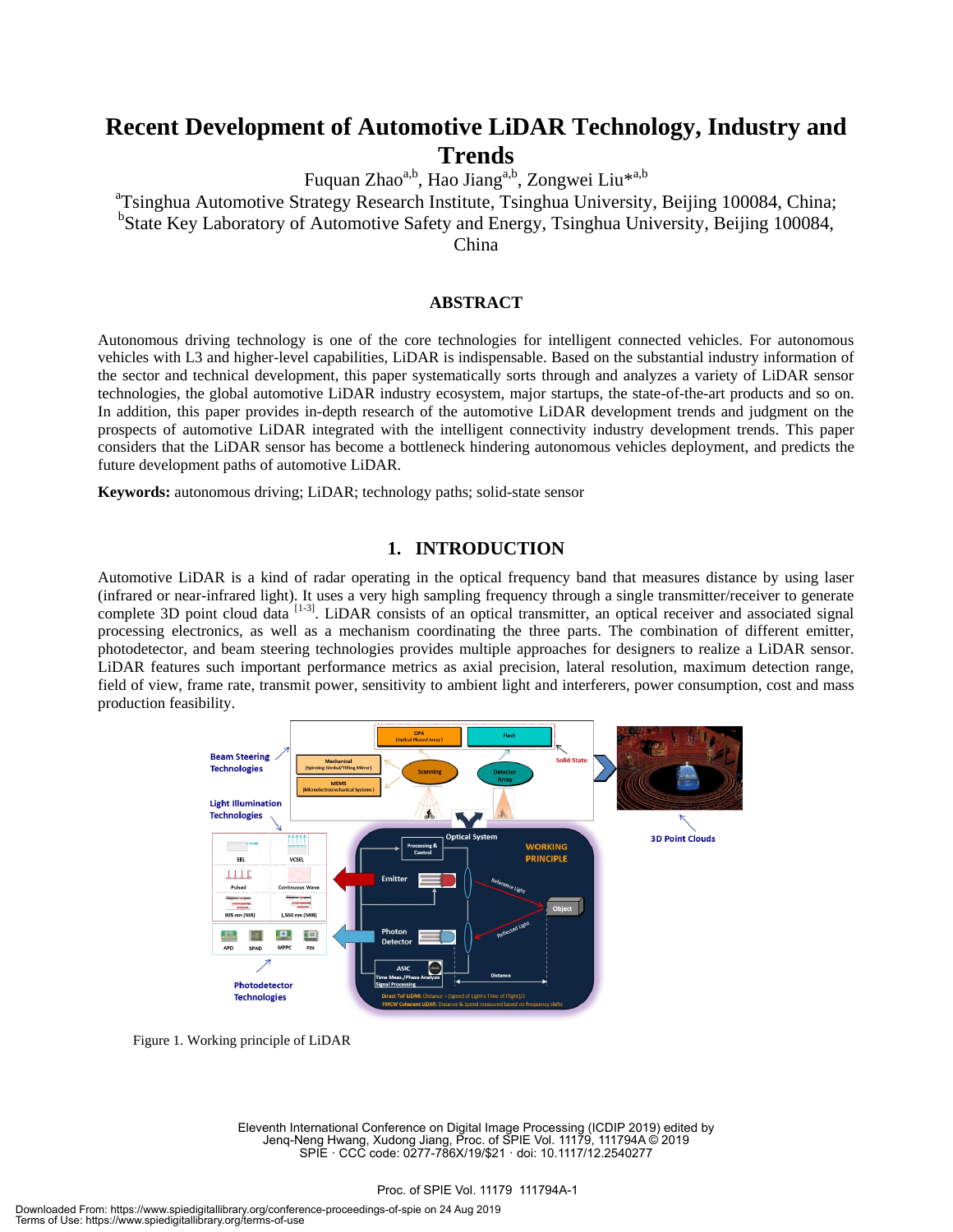With the advantages of creating high-resolution 3D images, providing medium-range and accurate depth information and identifying targets, LiDAR features wide field of view, high angular resolution, independence on light conditions, and ability to detect lane signs and guideposts. However, LiDAR fails to transmit in rain, snow, fog or dust, and cannot simultaneously meet the requirements for performance, size and cost of mass-produced autonomous vehicles from the layer of industry at present. The typical applications of LiDAR include mapping & navigation, obstacle detection (adaptive cruise control, automatic brake, forward collision warning, parking assistance, cross-traffic alert system), incabin monitoring and so on.

In terms of the emitter technologies, automotive LiDAR can be classified into an Edge Emitting Laser (EEL) and a Vertical Cavity Surface Emitting Laser (VCSEL) by light source. An EEL emits light from a small area of the side of the laser die, featuring high performance, high efficiency and high luminance. EELs @ 905 nm are the best fit for cost, efficiency, and output. A VCSEL emits light from surface of the laser die, featuring small footprint, high cost effectiveness, narrow divergence, high efficiency and better temperature tolerance. VCSELs are potentially useful for short-range LiDAR [4]. LiDAR can also be classified into pulsed and continuous wave by photoconduction. The pulsed wave is used for direct time of flight LiDAR, requiring short-pulse emitters & low time-jitter detectors for high precision and resolution and providing longer range. However, peak power is hard to be dealt with for LiDAR-on-chip systems. The continuous wave adopts FMCW or AMCW, which can run with lower power. FMCW linearly-chirped LiDAR measures distance and velocity simultaneously based on beat frequencies using up-down frequency ramps, immune to background light, but requiring more computational power. As for wavelength, it mainly includes 950nm and 1,550nm. The 950nm works with Si-based photon detectors, featuring lower prices and lower loss of light. For eye safety, its power is limited. It is the most commonly used today. Eye insensitive, the 1,550nm allows for higher energy (important in photon budget), less terrestrial solar irradiance but high water absorption, and requires expensive InGaAs infrared (IR) photodetectors<sup>[5]</sup>.

In terms of photodetector technology, the performance requirements of automotive LiDAR photodetectors include high sensitivity, low noise, fast response, wide dynamic range (from very strong to very weak reflected light), wide temperature range, array capability, mass production and low cost. The photodetector technologies mainly include the following four types: the first one is Avalanche Photo Diode (APD), a highly sensitive light-receiving element that provides a built-in first stage of gain through avalanche multiplication. Its signal-to-noise ratio (S/N) can be increased until shot noise limit. APD is used in conjunction with optical bandpass filters to reduce shot noise due to background light, which is suitable for direct ToF, long-range measurement; the second one is Single-Photon Avalanche Diode (SPAD), which is reverse biased like APDs but operates with a bias voltage above breakdown voltage (in Geiger mode). A single photon can set off a significant avalanche of carriers, extremely sensitive, suitable for direct ToF, long-range measurement; the third one is Multi-Pixel Photon Counter (MPPC), as silicon photomultipliers and SPAD-related technology, featuring excellent photon-counting capability and allowing detection of extremely weak light, which is suitable for direct ToF, long-range measurement; the last one is PIN Photodiode, which is a diode with a wide undoped intrinsic semiconductor region between a p-type semiconductor and an n-type semiconductor region as the most simple light-receiving element, with low cost, stable sensitivity, uniformity and wide dynamic range. It can work under strong background light, which is suitable for direct ToF, short-range and low-voltage measurement [6-7].

In terms of beam steering technologies, automotive LiDAR can be classified into the scanning LiDAR and detector array LiDAR. The scanning LiDAR includes the mechanical scanner (spinning gimbal/tilting mirror), microelectromechanical systems (MEMS) LiDAR, and Optical Phased Array (OPA) LiDAR: For a mechanical scanner, it mounts an array of lasers on a spinning gimbal or rotate a multi-faceted mirror with each facet at a slightly different tilt angle to steer a single beam of pulses in different azimuthal and declinational angles. Velodyne is the representative for such technology. Its advantage lies in 360-degree horizontal FoV, which reuses lens, lasers and detectors across the FoV through rotation, reducing error associated with merging different points of view in real-time. Bulky and expensive, it faces durability issues of moving parts and mass production difficulty. As a semi-solid-state one, MEMS LiDAR uses a tiny microelectro-mechanical systems (MEMS) mirror to electrically steer a beam or beams in a 2D orientation. Usually two mirrors are cascaded to spin in circles and up  $\&$  down, with much smaller amplitude. The spinning frequency is high enough to prevent mechanical resonances between mirrors and car. With proven technology, compact form and low cost, it can zoom in and out. However, FoV is limited due to confined geometry of mirror constraining oscillation amplitude, and mirrors drift out of alignment over time (especially when there are big temperature changes)  $^{[8]}$ . As a true solid-state LiDAR, OPA LiDAR feeds equal-intensity coherent signals to multiple optical antenna elements and achieves beam steering by independently controlling phase and amplitude of re-emitted light by each element, pointing it in a desired direction. Far-field interference produces a desired illumination pattern from a single beam to multiple beams. Reliable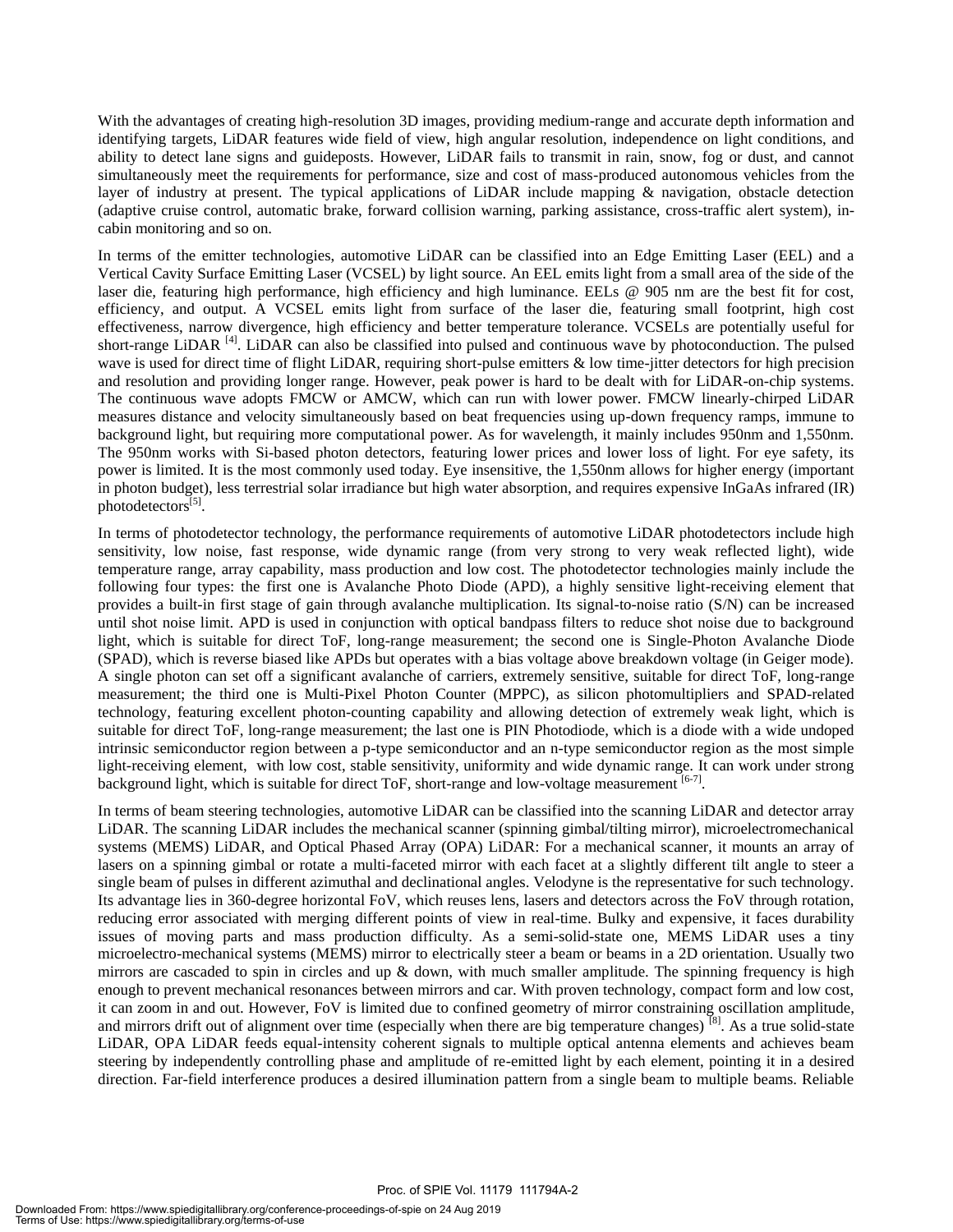and compact, OPA LiDAR features no-moving-parts and lower cost. Light loss in various OPA components makes it hard to achieve a combination of long range, high resolution and wide  $FoV^{[9]}$ . As a true solid-state LiDAR as well, Flash LiDAR is a detector array LiDAR. It captures the entire scene with a single light pulse and matches illumination region and FoV of detector (an array of APDs at the focal plane of detection optics). Each APD independently measures ToF to the target feature imaged on that APD with a small size. The resolution is limited by 2D detector pixel size, with low photon budget, limited range (expensive GaAs imagers with high-power IR lights required for longer range) and limited  ${\rm FoV}$  [7,10].

#### **2. THE AUTOMOTIVE LIDAR INDUSTRY ECOSYSTEM**

Key participants in the global automotive LiDAR industry ecosystem include illumination sources, photodetectors, optical elements, integrated circuits, and LiDAR system providers. The main illumination source providers include Osram, Hamamatsu, Trilumina, Excelitas and Lumentum. In terms of Photodetector providers, there are Hamamatsu, Philips, Discovery Semiconductors and so on. As for Optical element providers, there are Jabil, Innoluce, Alluxa, VIAVI, Asia Optical and so on. Integrated circuit providers include Texas Instruments, Infineon, Xilinx, Lattice, Cirrus Logic, Wolfson Microelectronics and so on. For LiDAR system providers, there are T1 suppliers such as APTIV and Magna that are getting involved, and other suppliers such as Pioneer, Panasonic, Valeo, Continental, Denso and Ibeo, and startups represented by Velodyne. In general, in addition to the market leader Velodyne, enterprises with different technologies are springing up in the field. Some rising stars are rivaling market leader Velodyne as technology moves toward solid state. OEMs, tech companies and T1 suppliers are also continuously getting involved. T1 suppliers have teamed up with startups, and some already started making their own sensors. Tesla thinks that LiDAR is unnecessary for autonomous driving, and Waymo has its own LiDAR. Except for that, most OEMs are betting on startups directly or through T1s, and some even make multiple bets.

Global automotive LiDAR ecosystem players are springing up. By region, most promising startups are in America, including veteran companies represented by Velodyne as well as young players such as Quanergy, Ouster, Luminar and Argo AI. In addition, significant breakthroughs have been made in Europe, Canada, Israel and Japan. Chinese companies are still at the initial stage of LiDAR production and R&D. In recent years, SureStar, Hesai, Benewake and RoboSense started to enter the emerging automotive LiDAR industry.

LiDAR system providers have different technical orientations by technology. In terms of beam steering technologies, apart from Quanergy's use of OPA LiDAR, most participants are engaged in mechanical scanning LiDAR (including Waymo, Velodyne, Valeo, Ouster, Ibeo, Hesai, RoboSense,etc.), MEMS LiDAR (Valeo, LeddarTech, Innoviz, Luminar, Aeye, Panasonic, Strobe, etc.) or flash LiDAR (Argo AI, Continental, LeddarTech, Oryx Vision); as for emitter technology, the majority of LiDAR system players develop LiDAR based on 905nm pulsed ToF technology<sup>[11]</sup>, except that a few enterprises such as Ouster, Luminar, AEye and Argo AI adopt the emitter technology with the wavelength of 850nm or 1,550nm.

#### **3. KEY LIDAR SENSOR STARTUPS AND THEIR PRODUCTS**

#### **3.1 Overseas key players and their products**

Overseas key LiDAR players and characteristics of their products are shown in Table 1.

Table 1. Key LiDAR players and characteristics of their products.

| <b>LiDAR</b> players | <b>Product characteristics</b>                                                                                                                                                                                                                                                                                                                                                                                                                                                                             |
|----------------------|------------------------------------------------------------------------------------------------------------------------------------------------------------------------------------------------------------------------------------------------------------------------------------------------------------------------------------------------------------------------------------------------------------------------------------------------------------------------------------------------------------|
| Velodyne             | Main products include HDL-64E, JDL-32E, VLP(Puck) <sup>[12-13]</sup><br>VLS-128 is the world's most advanced LiDAR sensor at present. It is a rotational, pulsed<br>LiDAR adopting the light source of 905nm wavelength. Compared with HDL-64E, there<br>is 70% size reduction<br>As a 32-channel non-rotational and semi-solid-state LiDAR, Velarray has the same core<br>sensing engine as VLS-128, smaller size and can be embedded into front/sides/corners of<br>vehicles or integrated in windshield |
| Ouster               | OS1: first 64-channel LiDAR product, available now with the price only of 12,000 USD<br>OS-2: range up to 200 meters and the overall size is larger than OS-1 by about $50\%$ <sup>[14]</sup>                                                                                                                                                                                                                                                                                                              |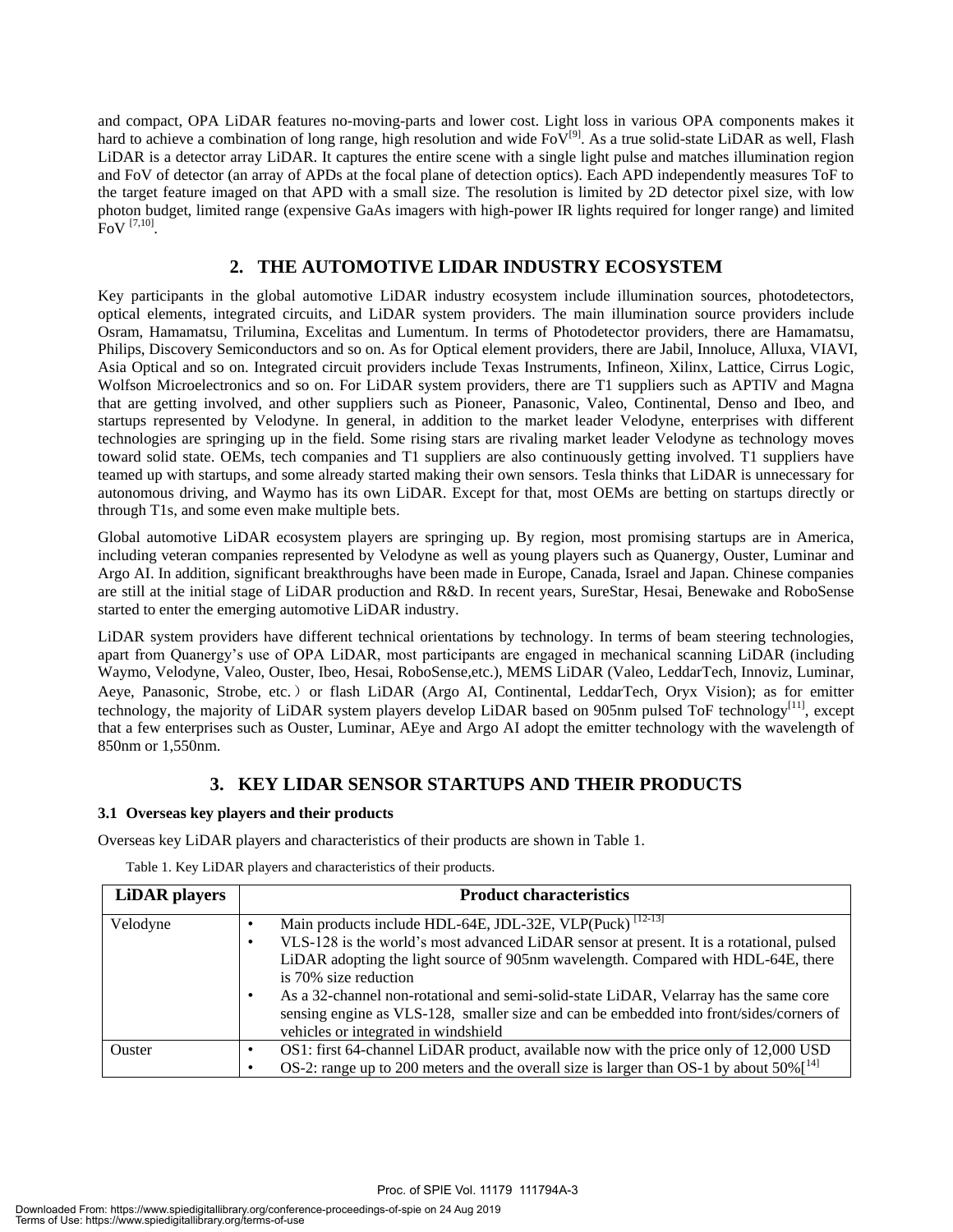| Quanergy   | 905nm, pulsed wave, ToF, OPA and silicon CMOS technologies<br>$\bullet$<br>S3 was claimed the "World's First Affordable Solid-State LiDAR Sensor", while<br>٠<br>currently being questioned because of short performance needed for general-use<br>autonomous driving <sup>[15]</sup>                                                                  |
|------------|--------------------------------------------------------------------------------------------------------------------------------------------------------------------------------------------------------------------------------------------------------------------------------------------------------------------------------------------------------|
| LeddarTech | pulsed, visible or IR light technologies; light sources are VCSELs or edge-emitting<br>٠<br>diodes; photodetectors are PINs or APDs; optical components are lenses (for Flash<br>LiDARs) or MEMS micromirrors<br>provides key components of solid-state LiDAR — signal processing and integrated<br>٠<br>circuits (SoC chip)                           |
| Innoviz    | provide solid-state LiDAR sensors for BMW's autonomous vehicles which are expected<br>٠<br>to be launched in 2021<br>InnovizOne is an embedded automotive-grade LiDAR applicable to L3-L5 autonomous<br>$\bullet$<br>vehicles. Its FoV increases to 120-degree x 25-degree, the frame rate to 25 fps, and the<br>range to 250 m compared to InnovizPro |
| Luminar    | single chip, multi-channel, 1,550nm wavelength, pulsed wave and InGaAs photodetector<br>the highest detection range of 250 meters, 120-degree Horizontal Field of View (two laser<br>$\bullet$<br>beams, each covering 60 degrees) and 30-degree Vertical Field of View                                                                                |
| Strobe     | acquired by General Motors in 2017 to combine with its Cruise subsidiary<br>٠<br>LiDAR-on-a-chip adopts 1,550nm wavelength, FMCW and PIN photodetector<br>٠                                                                                                                                                                                            |
| Argo AI    | GeigerCruizer features 1,550nm wavelength, 1ns pulse, flash, and InP/InGaAs(P)<br>٠<br>avalanche photodiode<br>highest detection range is 300 meters ( $@10\%$ reflectivity) and Field of View is 60-degree<br>$\bullet$<br>HFoV x 15-degree VFoV, with about 10 million raw data points per image                                                     |

#### **3.2 LiDAR Landscape in China**

In terms of key players on each link of China's LiDAR industry chain, there are SINOSEMIC, O-Net Technologies, Accelink and so on as illumination sources providers, China North Industries Group and so on as photodetectors providers, Zhisensor, WIO Tech, Zhejiang Crystal-Optech and so on as optical elements providers, Shenzhen State Microelectronics, GOWIN Semiconductor, ANLOGIC, Sino-Microelectronics, MXTronics and SGMICRO as integrated circuits providers, and SureStar, Hesai, Benewake, RoboSense and so on as representative LiDAR system providers. Generally, short development time of Chinese LiDAR players just and big gap between high-level foreign companies such as Velodyne in multi-channel LiDAR push China to develop towards low-cost products. However, with the maturity of the autonomous driving market and large-scale applications, the market demands need activating.

#### **4. THE STATUS QUO AND CHALLENGES OF LIDAR**

#### **4.1 Comparison of Current Products**

From the perspective of global LiDAR system players and their various LiDAR products, a complete apple-to-apple comparison is not feasible due to the different technologies/configurations of each product and the limited information disclosed. Nonetheless, a company's best product to date represents its technical strength and market position. Considering the comparison of each company's current best product, Velodyne is still leading the mechanical LiDAR market in terms of technical performance. Its 128-channel VLS-128™ is capable of high-speed autonomous driving support. The cost of the product was not disclosed by the Velodyne. Even with a higher power (such as 1,550 nm, and thus more expensive InGaAs photodetector), other types cannot even deliver comparable performance. From the perspective of mass production, currently the Valeo Scala is the only mass-production sensor equipped on the Audi A8 L3 vehicles as of the fourth quarter of 2018, but it's far from sufficiency for high-speed scenarios.

| Company  | Current<br><b>Best</b><br>product | <b>Technology</b> | Range<br>(m) | HFoV<br>$\alpha$ | <b>VFoV</b> | <b>Range</b><br><b>Resolution</b><br>(cm) | H-Angular<br><b>Resolution</b> | V-Angular<br><b>Resolution</b> |
|----------|-----------------------------------|-------------------|--------------|------------------|-------------|-------------------------------------------|--------------------------------|--------------------------------|
| Velodyne | <b>VLS-128</b>                    | Mechanical        | 300          | 360              | $40 (+15 -$ |                                           | $0.11\,$                       | 0.11                           |

Table 2. Comparison of each company's current best product(s).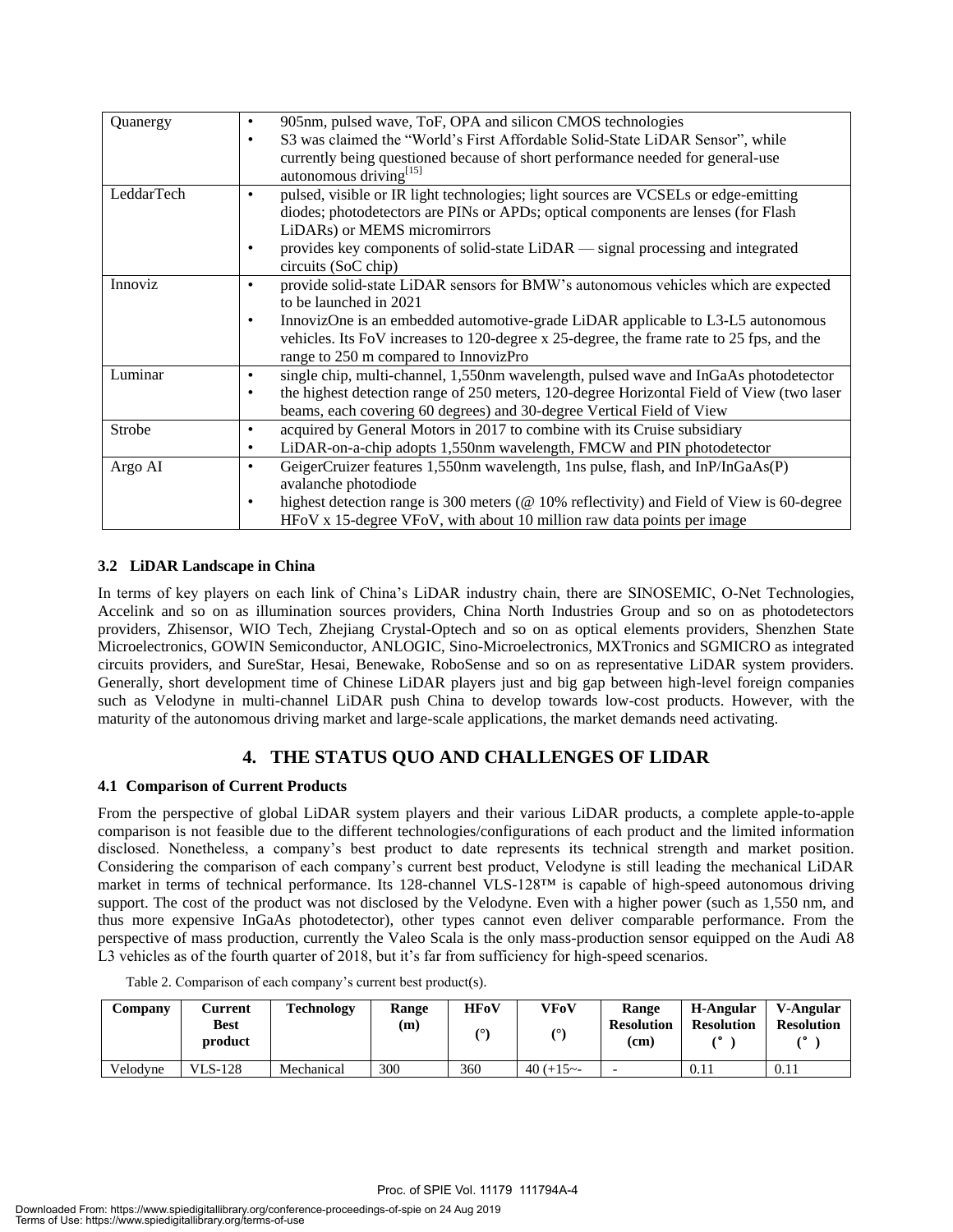|                 |                                   | (128CH)                                        |                                             |                          | $\overline{25)}$         |                          |                          |                          |
|-----------------|-----------------------------------|------------------------------------------------|---------------------------------------------|--------------------------|--------------------------|--------------------------|--------------------------|--------------------------|
| Ouster          | $OS-2$                            | Mechanical<br>$(64 \text{ CH})$                | 200                                         | 360                      | 15.8<br>$(+7.9 - 7.9)$   | ±3                       | 0.18                     | 0.26                     |
| Hesai           | 40-CH<br>Rotational<br><b>TOF</b> | Mechanical<br>$(40 \text{ CH})$                | 200<br>$(Q20\%)$                            | 360                      | $23(-$<br>$16~+7)$       | $\equiv$                 | $\overline{\phantom{a}}$ | 0.33                     |
| <b>SureStar</b> | 32-Line R-<br>Fans                | Mechanical<br>$(32 \text{ CH})$                | 200<br>$(Q20\%)$                            | 360                      | $\overline{30}$          | $\sim$                   | 0.1                      | $\mathbb{L}$             |
| RoboSense       | RS-LiDAR-<br>32                   | Mechanical<br>(32CH)                           | 200                                         | 360                      | $\overline{\phantom{a}}$ | $\overline{\phantom{a}}$ | $\blacksquare$           | 0.33                     |
| Innoviz         | InnovizOne                        | <b>MEMS</b>                                    | 250                                         | 120                      | 25                       | $\overline{\mathbf{3}}$  | 0.1                      | 0.1                      |
| Luminar         | Luminar                           | <b>MEMS</b><br>(Macro<br>Mirrors, 1,550<br>nm) | 250                                         | 120                      | $\overline{30}$          |                          |                          |                          |
| Strobe          | Strobe                            | <b>MEMS</b> (1,550)<br>nm)                     | 200<br>$(\omega 10\%),$<br>300<br>$(@90\%)$ | $\frac{1}{2}$            | $\overline{\phantom{a}}$ | $\overline{\phantom{a}}$ | $\overline{\phantom{a}}$ | $\bar{a}$                |
| Valeo           | SCALA@<br>Laser<br>Scanner        | <b>MEMS</b>                                    | 150                                         | 145                      | $\mathbf{r}$             | $\mathbf{r}$             | $\overline{0.8}$         | $\mathcal{L}$            |
| Aeye            | <b>AE100</b>                      | <b>MOEMS</b><br>(1,550nm)                      | $\overline{230}$<br>$(@10\%)$               | 70                       | $\overline{\phantom{a}}$ | $\sim$                   | $\mathbf{r}$             | $\mathbf{r}$             |
| Panasonic       | <b>3D LiDAR</b><br>(for Robots)   | <b>MEMS</b>                                    | 50                                          | 270                      | 60                       | $\blacksquare$           | $\blacksquare$           | $\overline{\phantom{a}}$ |
| Argo AI         | Argo AI                           | Flash (1,550)<br>$nm)$ InP /<br>InGaAS(p)      | 300<br>$(Q(10\%)$                           | 60                       | 15                       | $\equiv$                 | $\equiv$                 | $\overline{\phantom{a}}$ |
| Omron           | Long-<br>Range 3D-<br>LiDAR       | Flash                                          | 150                                         | 140                      | 14.4                     | $\sim$                   | $\mathcal{L}$            | $\mathcal{L}$            |
| Benewake        | $CE30-D$                          | Flash<br>(850nm)                               | $\overline{30}$<br>$(@90\%)$                | 60                       | $\overline{4}$           | $\mathbf{1}$             | 0.2                      | $\mathbf{L}$             |
| Quanergy        | S <sub>3</sub>                    | <b>OPA</b>                                     | 150<br>(@80%                                | 120                      | 10                       | ±5                       | $0.1 - 0.5$              | $0.1 - 0.5$              |
| Velodyne        | Velarray                          | "Frictionless<br>Mechanism"<br>(32CH)          | 200                                         | 120                      | 35                       | $\overline{a}$           | $\overline{a}$           | $\overline{a}$           |
| Cepton          | Vista                             | <b>MMT</b> (120<br>lines)                      | 200                                         | $\overline{\phantom{a}}$ | $\blacksquare$           | $\blacksquare$           | 0.2                      | $\overline{\phantom{a}}$ |

#### **4.2 Major Automakers' Choices**

In terms of the choices for LiDAR of major automakers, tech companies and Tier 1 suppliers, T1s are getting prepared— APTIV is betting on all the three major SSL technologies and Valeo has mass produced its own MEMS product for L3 Audi A8. Waymo and GM (through Strobe) in-house develop mechanical scanning and MEMS LiDARs respectively. Mercedes sticks to market leader Velodyne, while BMW turns to Innoviz for MEMS SSL. Ford not only has partnered with Velodyne but also is developing flash SSL with Argo AI. All parties have carried out deployment through independent R&D, cooperation and acquisition, but the development direction is still uncertain.

| <b>OEM</b> / Tech | LiDAR           | <b>Types of Product</b> | OEM/      | <b>LiDAR</b>    | <b>Types of</b>        |
|-------------------|-----------------|-------------------------|-----------|-----------------|------------------------|
| T1                | <b>Partners</b> |                         | Tech / T1 | <b>Partners</b> | <b>Product</b>         |
| Waymo             |                 | Mechanical Scanning     | Bosch     | TetraVue        | $Flash + HD$<br>Camera |

Table 3. Leading autonomous vehicle developers' current LiDAR choice.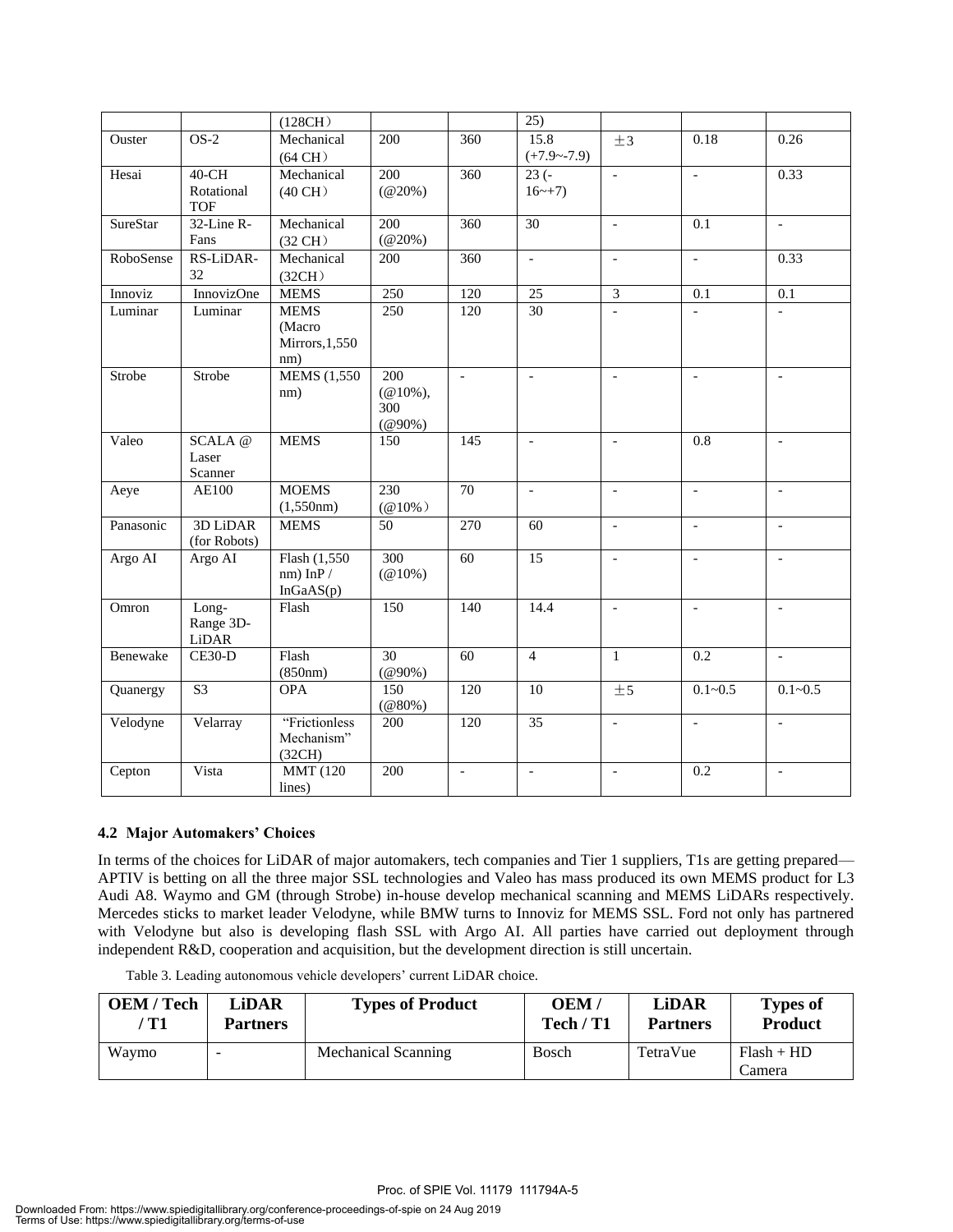| Baidu      | Velodyne | Mechanical Scanning (905 nm,   | Aptiv       | Quanergy       | OPA, 905nm          |
|------------|----------|--------------------------------|-------------|----------------|---------------------|
|            |          | ToF) & "frictionless           |             |                |                     |
|            |          | Mechanism" Solid State         |             |                |                     |
| <b>GM</b>  | Strobe   | MEMS, 1550 nm, FMCW            |             | Leddartech     | Flash & MEMS        |
| Ford       | Velodyne | Mechanical Scanning (905 nm,   |             | <i>Innoviz</i> | MEMS, 905nm         |
|            |          | ToF) & "frictionless           |             |                |                     |
|            |          | Mechanism" Solid State         |             |                |                     |
|            | Argo AI  | Geiger-mode Flash, 1,550 nm    | Valeo       | Leddartech     | Flash & MEMS        |
| Daimler    | Velodyne | Mechanical Scanning (905 nm,   |             | Ibeo           | Scanning $&$        |
|            |          | ToF) & "frictionless           |             |                | Unknown Solid       |
|            |          | Mechanism" Solid State         |             |                | <b>State</b>        |
| <b>BMW</b> | Innoviz  | MEMS, 905 nm                   | Magna       | Innoviz        | MEMS, 905nm         |
| Audi       | Valeo    | MEMS, 905 nm                   | Continental | <b>ASC</b>     | Flash               |
| Volkswagen | Velodyne | Mechanical Scanning (905 nm,   | Denso       | TriLumina      | Flash, 940 nm       |
|            |          | ToF) & "frictionless           |             |                | <b>VCSEL Arrays</b> |
|            |          | Mechanism" Solid State         |             |                |                     |
| Volvo      | Velodyne | Mechanical Scanning (905 nm,   | ZF          | Ibeo           | Scanning $&$        |
|            |          | ToF) $&$                       |             |                | Unknown Solid       |
|            |          | "frictionless Mechanism" Solid |             |                | State               |
|            |          | <b>State</b>                   |             |                |                     |
|            | Luminar  | MEMS, 1,550 nm                 |             |                |                     |
| Toyota     | Luminar  | MEMS, 1,550 nm                 |             |                |                     |
| Jaguar     | Quanergy | OPA, 905 nm                    |             |                |                     |
| Nissan     | Quanergy | OPA, 905 nm                    |             |                |                     |
| Hyundai    | Quanergy | OPA, 905 nm                    |             |                |                     |

#### **4.3 Technical Path Choices**

Back to technical path choice, the mechanical scanning LiDAR can provide 360-degree FoV and excellent ranges with enough channels. But there are multiple challenges that are hard to overcome: the first one is huge size. The mechanical scanning LiDAR is usually roof-mounted rather than embedded. The second is high price. Products with ranges of more than 200 meters are priced at least \$25,000 piece per piece. The third is mass production difficulty. The fourth is the durability problem, which is associated with moving parts, especially due to vibration, shock, wear and tear, cleaning and so on. Because of these reasons, the size and cost of LiDAR must be reduced, which naturally leads to the development of solid-state technology [11], while semi-solid state is expected to be the intermediate state before the final transition to the solid state and the launch into the autonomous driving market more quickly.

As a semi-solid-state LiDAR, MEMS LiDAR is chip-based, more compact and less costly with good performance, so it may fill the gap in the market and achieve fully autonomous driving capability more quickly. However, there are also some problems such as limited range (tiny mirrors limit reflected light), restricted FoV (low oscillation amplitude translates into limited field of view) and drift out of alignment (mirrors don't maintain calibration and may need recalibrated over the lifetime when there are big changes in temperature).

In terms of solid-state LiDAR, optical phased array (OPA) LiDAR has no moving parts, so it is more compact and cheaper. Beam divergence — light loss in the various OPA components is more than any other techniques. Performance compromise — it is hard to achieve a combination of long range, high resolution and wide FoV, and still at the early stage of development now. Flash LiDAR avoids complexities due to object or LiDAR movement by capturing entire scene in a single instant. The problem is energy inefficiency. Light from each flash is spread over entire FoV, so only a fraction strikes any particular point. Limited range, resolution, and FoV (low photon budget makes each pixel in detector array necessarily quite small, limiting the amount of returned light it can capture and detection resolution.)

For any type, a 1,550nm laser (invisible wavelength, eye-safe) allows for the use of significantly higher powers (thus better performance); but low-cost silicon photodetectors cannot "read" blasts of light in that spectrum, and more expensive gallium-arsenide detectors are required. It also causes other issues such as water absorption. In addition, LiDAR itself has intrinsic weaknesses — failure to distinguish color, to tell the color of traffic lights, and need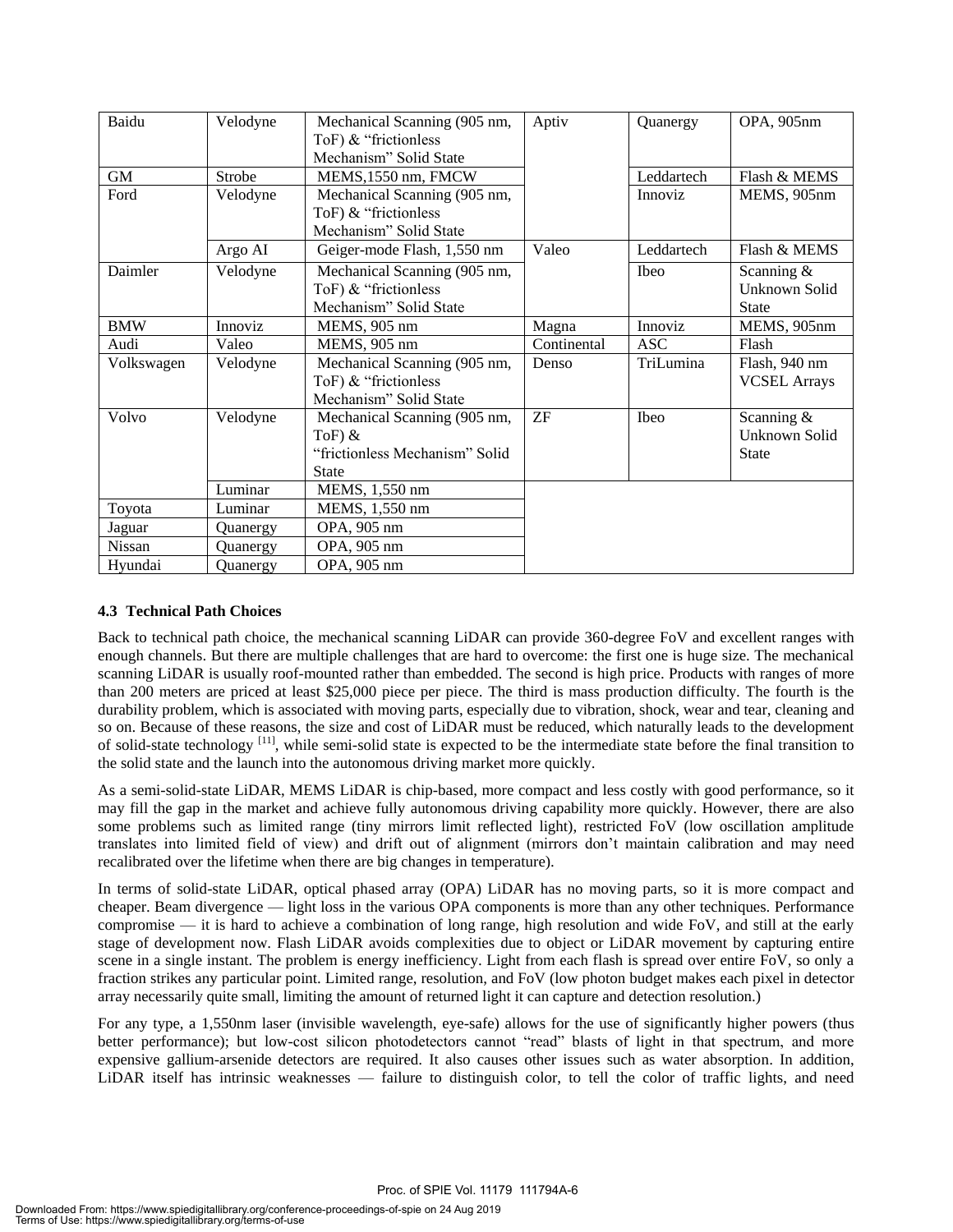complementary color cameras). LiDAR is not well-suited for speed tracking compared to radar. In addition, LiDAR is hard to deal with edge cases such as bright sun against a white background, blizzard-caused whiteout conditions, heavy rain, snow, fog, dust, remote black objects and so on. Therefore, in addition to LiDAR, the fusion with sensors based on different technologies is critical for autonomous driving to provide redundancy and reliable perception [16-17].

#### **5. CONCLUSION**

With its high resolution and superb depth information provided, LiDAR technology is commonly agreed to be a key enabler of autonomous driving. It allows the vehicle to generate huge 3D maps and then navigate predictably within; in the meantime, detect and track objects along the way. Through extensive collection and systematical analysis of massive information related to the LiDAR industry and technology development, this paper provides an in-depth study of the working principle, industry ecosystem, major startups and their products and status quo of development.

According to the research, despite the continuous budding of startups around the world, there is not yet a single sensor that can be mass-produced for automotive grade with reasonable cost while meeting the performance requirements for higher-level automations. Therefore, LiDAR sensor has become a bottleneck of high-speed self-driving vehicles deployment.

Facing such a problem, this paper provides such projections for LiDAR development paths in the future based on comprehensive analysis: Some initial Robo-taxis may still use mechanical scanning LiDAR sensors thanks to their unbeatable performances, because savings from removing human-drivers help offset some sensor cost and operating a fleet of vehicles can amortize costs over years of service. In addition, the roof-mounted spinning "coffee can" won't bother ride-sharing passengers too much; the premium private-ownership market could also tolerate the cost; but for the volume market, low-end solid-state sensors are expected. Multiple (and perhaps different types of) LiDAR sensors will be needed depending on the objectives (for long range, high resolution, or wide field of view), MEMS LiDAR sensors could be a good choice for transition. Finally, since experimental and low-volume hardware for cutting-edge technology (including LiDAR) is almost always expensive, hopefully LiDAR sensors will eventually become cheaper through the process of mass manufacturing and iterative improvements, which will further propel the comprehensive transformation of the automotive industry and even social mobility  $^{[18]}$ .

#### **REFERENCES**

- [1] Ilas C. "Electronic sensing technologies for autonomous ground vehicles: A review," Advanced Topics in Electrical Engineering (ATEE), 2013, 8th International Symposium on. IEEE, (1-6) 2013.
- [2] Varghese J Z, Boone R G. "Overview of autonomous vehicle sensors and systems," Proceedings of the 2015 International Conference on Operations Excellence and Service Engineering. IOEM Society, (178-191) 2015.
- [3] McGehee D V, Brewer M, Schwarz C, et al. "Review of automated vehicle technology: policy and implementation implications," Iowa. Dept. of Transportation, 2016.
- [4] Panajotov K, Arizaleta M, Camarena M, et al. "Polarization switching induced by phase change in extremely short external cavity vertical-cavity surface-emitting lasers," Applied physics letters, (2763-2765) 2004, 84(15).
- [5] Michalzik R. "VCSELs: A research review," VCSELs. Springer, Berlin, Heidelberg, (3-18) 2013.
- [6] Zhang L, Chitnis D, Chun H, et al. "A Comparison of APD-and SPAD-Based Receivers for Visible Light Communications," Journal of Lightwave Technology, (2435-2442) 2018, 36(12).
- [7] Thakur R. "Scanning LIDAR in Advanced Driver Assistance Systems and Beyond: Building a road map for nextgeneration LIDAR technology," IEEE Consumer Electronics Magazine, (48-54) 2016, 5(3).
- [8] Li R, Liu J, Zhang L, et al. "LIDAR/MEMS IMU integrated navigation (SLAM) method for a small UAV in indoor environments," Inertial Sensors and Systems Symposium (ISS), 2014 DGON. IEEE, (1-15) 2014.
- [9] Davis S R, Rommel S D, Gann D, et al. "A lightweight, rugged, solid state laser radar system enabled by nonmechanical electro-optic beam steerers," SPIE Defense+ Security. International Society for Optics and Photonics, 2016: 98320K-98320K-11.
- [10]Jang C H, Kim C S, Jo K C, et al. "Design factor optimization of 3D flash lidar sensor based on geometrical model for automated vehicle and advanced driver assistance system applications," International journal of automotive technology, (147-156) 2017, 18(1).